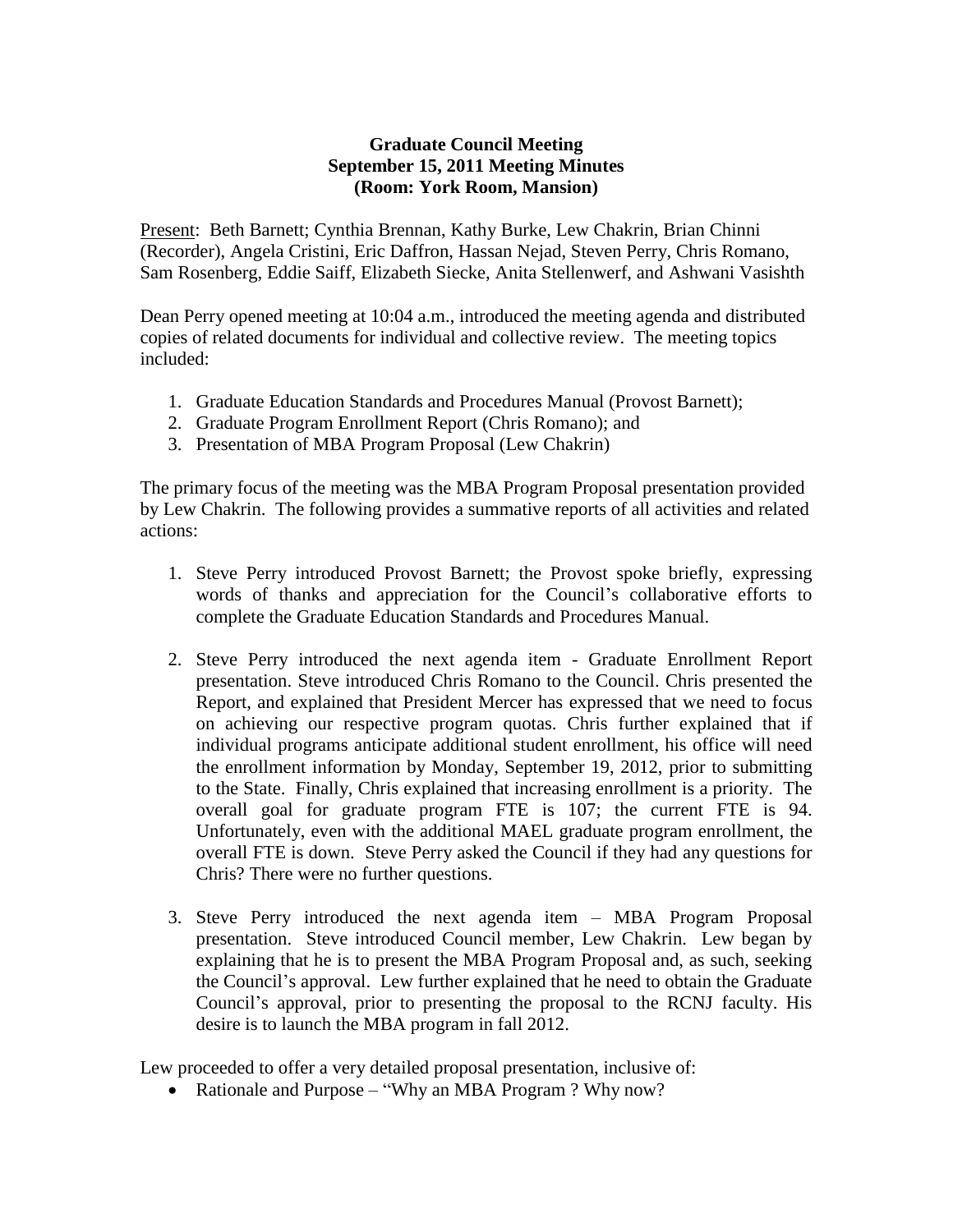- o Market Study and Related Data
- o Surveys of MBA students alumni and presently enrolled
- Program Design, Course of Study and Related Curricula

Lew explained that his program design team put forth extensive efforts to thoroughly research MBA programs, past and present. In addition, he explained that the design team examined the related MBA program literature, specifically highlighting the text, *Rethinking the MBA: Business Education at a Crossroads* (Srikant, M. Datar, David A. Gavin and Patrick G. Cullen). The authors examined the MBA programs of what are considered to be the top 40 business schools, and identified eight (8) essential "unmet" needs aligned to these programs. The design team utilized this information to guide the development of the RCNJ MBA Program. Lew proceeded to explain:

- o specific learning goals;
- o program structure (42 academic credits delivered over 20 months; 6 credits in each of seven 10-week quarters);
- o the cohort-based model (maximum cohort enrollment of 30;
- o enhanced delivery through application of modern communication and learning technologies, including use of "lecture capture" technologies for unavoidable absences;
- o demonstrated alignment of quarter-based semesters to traditional semester model;
- o curricula and related coursework to promote authentic learning; and
- o program faculty.

Discussion ensued. Lew entertained feedback, concerns, and related questions from the Council members.

• Business Plan and Related Financials

Lew proceed to explain the proposed MBA Program Business Plan. The following provides specific highlights of this portion of his presentation:

- fall 2012 enrollment quota is 25 students
- the program will need to maintain 20 students one  $(1)$  cohort for first three  $(3)$ years; the next cohort will launch fall 2016
- ACSB requires that 75% F/T faculty
- MBA Program faculty will teach both undergraduate and graduate courses
- $\bullet$  six (6) of eight (8) courses will be taught by F/T faculty
- the Program will need to add F/T faculty based on additional enrollment increase
- a MBA Program Director will be added
- an initial P/T administrative assistant (for Program Director) will be added
- strategic marketing and promotion will be essential to the overall success of the MBA Program
- the anticipated Year 1 Program expense will be approximately 250K